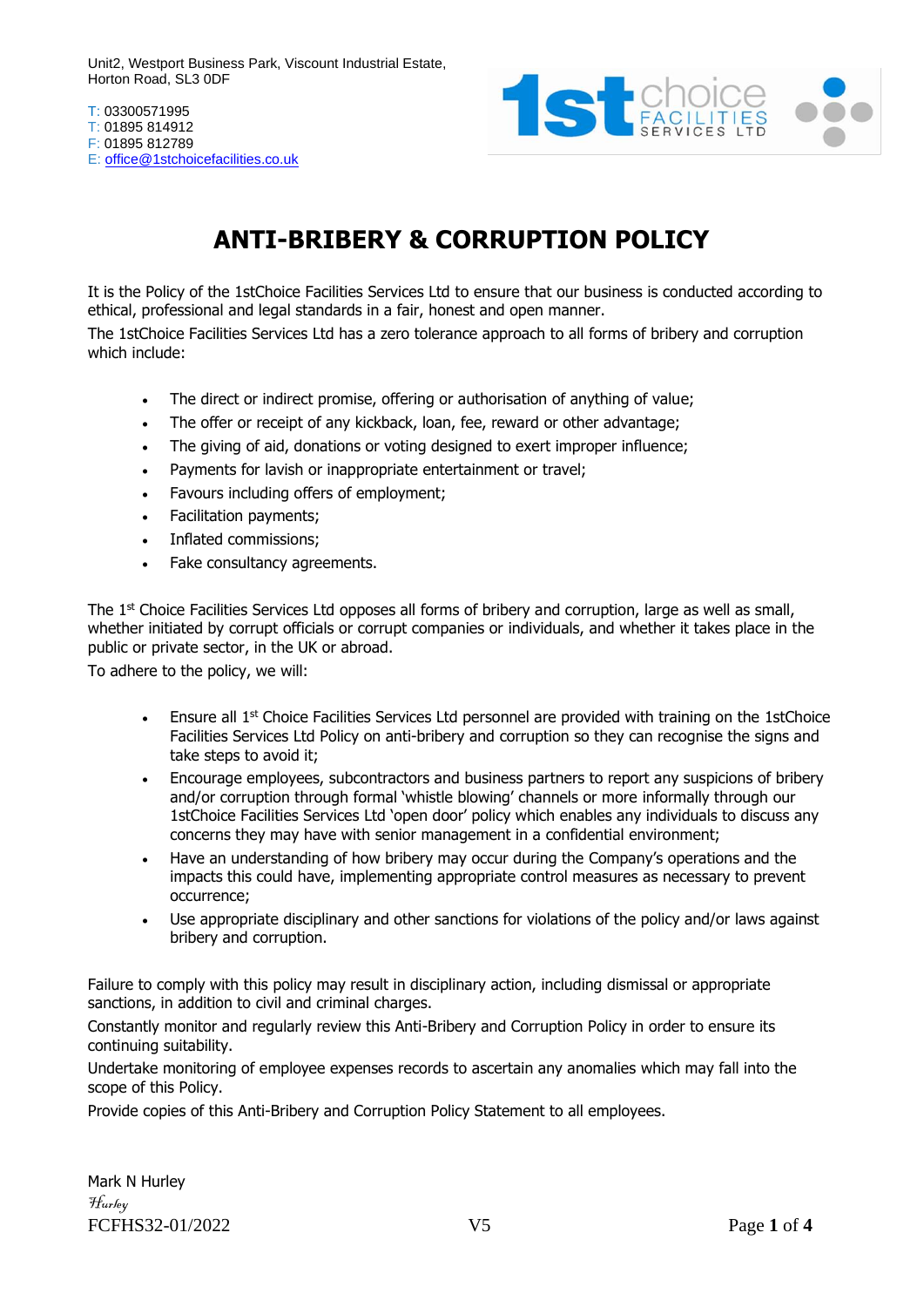T: 03300571995 T: 01895 814912 F: 01895 812789 E: [office@1stchoicefacilities.co.uk](mailto:office@1stchoicefacilities.co.uk)



1st Choice Facilities Services Ltd Date 12<sup>th</sup> January 2022 **ANTI-BRIBERY & CORRUPTION TRAINING**

**Reason** Employers and employees must know their own and each others legal duties.

**Why** You cannot comply with the law if you are not aware of what it says.

## **Subjects covered:**

- ✓ What is Bribery?
- ✓ 1stChoice Facilities Services Ltd Anti-Bribery and Corruption Policy
- ✓ Individual responsibilities
- ✓ How to report



*Source: http://dbwb.e-learningportal.com/untracked/Doing\_Business\_Without\_Bribery/start.htm*

#### **Bribery is:**

"The offering, giving, receiving, or soliciting of any item of value or an advantage to another person to induce that person to improperly perform a relevant function or activity, or to reward them for improper performance".

Inducements can take the form of, gifts, loans, fees, rewards, or other advantages (taxes, services, donations, etc).

### **Individual responsibilities:**

- Do not take payments
- Do not offer bribes, payments or incentives

#### **How to report:**

 $\checkmark$  Raise any issues or concerns with your line manager at any time.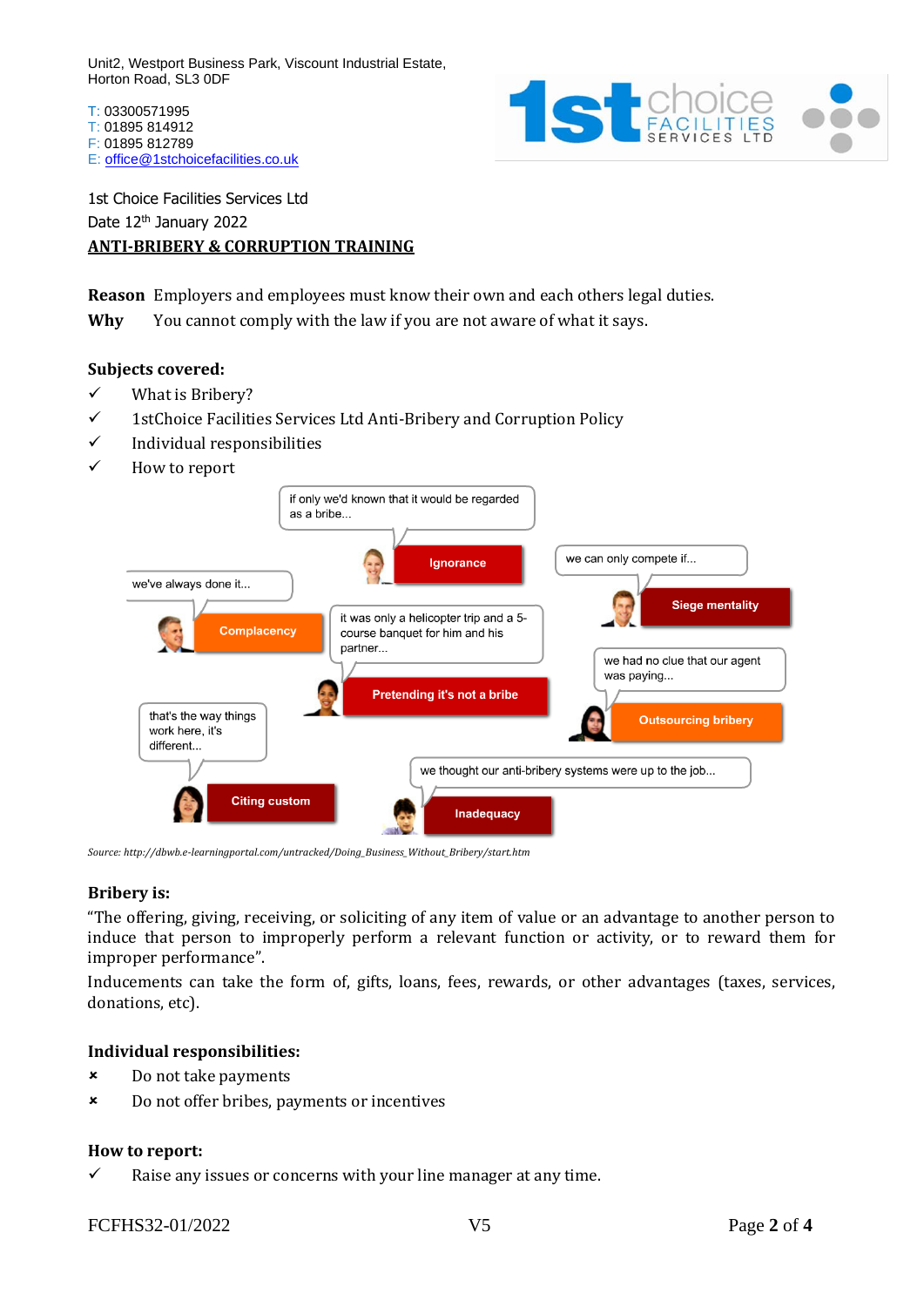T: 03300571995 T: 01895 814912 F: 01895 812789 E: [office@1stchoicefacilities.co.uk](mailto:office@1stchoicefacilities.co.uk)



### **REMEMBER:**

Companies or individuals that breach legislation (The Bribery Act) will face criminal penalties, including possible unlimited fines and jail sentences of up to ten years.